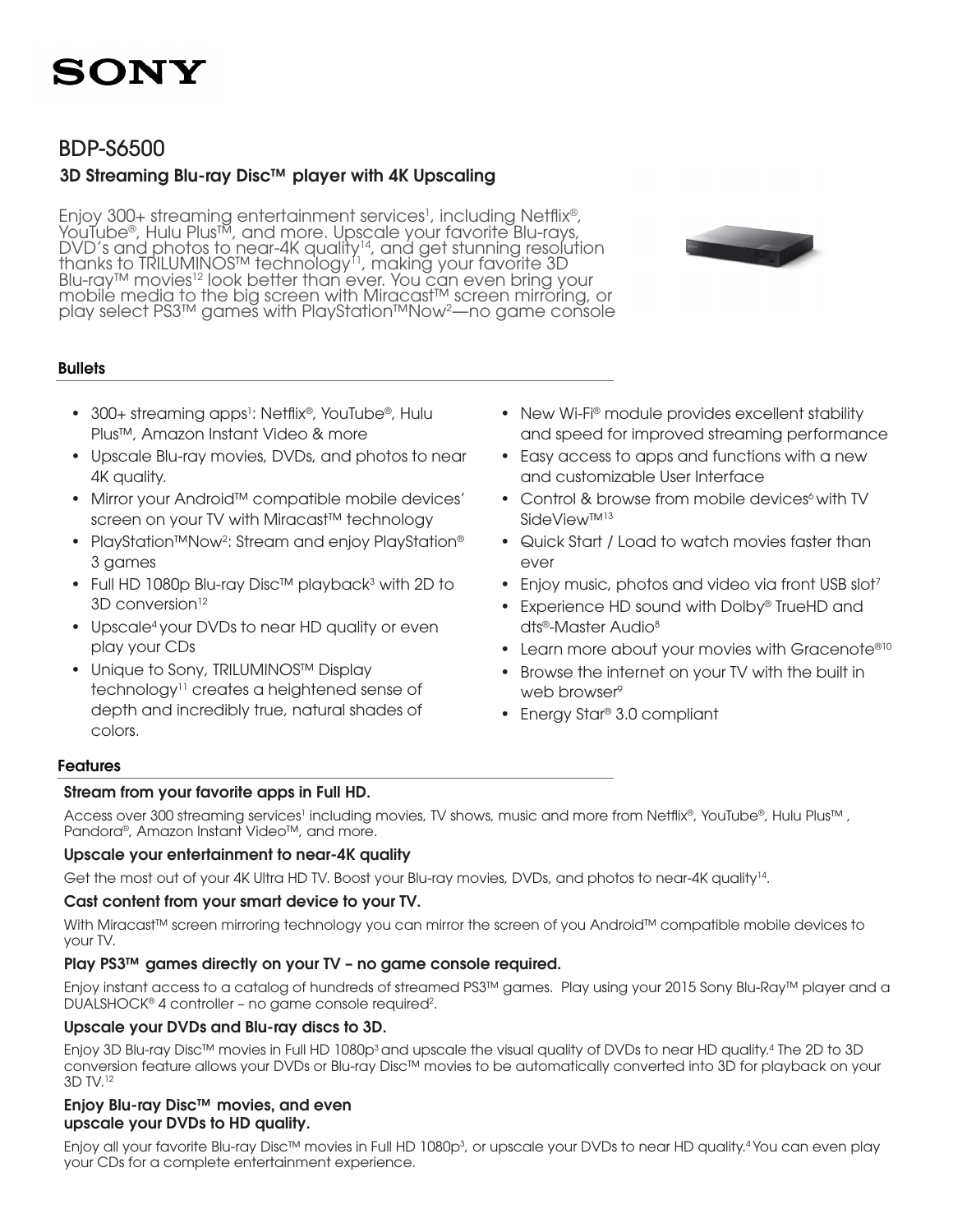#### Brighter, more lifelike picture.

Unique to Sony, TRILUMINOS™ Display technology<sup>11</sup> creates a heightened sense of depth and incredibly true, natural shades of colors. It's our widest color spectrum ever.

#### Stronger, faster Wi-Fi® connectivity.

Sony Wi-Fi® Blu-ray Disc™ Players are engineered for a stronger and faster wireless connection. A new Wi-Fi module compatible with MIMO provides improved stability and speed performance for a better streaming experience.

#### Easy navigation with a more user-friendly interface.

A new and customizable user interface makes it easier than ever to navigate your favorite apps and control your device.

#### Use your smartphone or tablet to control your TV.

Cut down on the number of remotes by using the TV SideView™ app<sup>6</sup>. TV SideView™ turns your smartphone and tablet device (Android™ or iOS) into a universal remote, controlling your Sony Streaming Blu-ray Disc™ player and other compatible devices.<sup>11</sup> Dedicated buttons also let you instantly launch your favorite streaming services<sup>1</sup>, such as Netflix®, YouTube®, Pandora®, Amazon Instant Video™, and more. Available for download here http://info.tvsideview.sony.net/rd/ us\_osd/tvs001.html

#### Start enjoying your movies faster.

The player quickly loads and starts your Blu-ray and DVD discs so you can start enjoying your movies within seconds.

#### Enjoy your videos, photos and digital music with USB connectivity.

Easily display your videos and photos on your TV or listen to your digital music by simply connecting your USB storage device to the Blu-ray player's front USB slot<sup>7</sup>.

#### Cinema-quality sound with Dolby® Digital TrueHD.

Dolby®Digital TrueHD and dts® 2.0+ Digital Out codecs® reproduce high-definition sound with 7.1 channels of discrete audio for uncompromised quality.

#### Learn more about your movies with Gracenote®10.

Gracenote®10 searches across internet apps and external services such as YouTube® and Video Unlimited™ to provide you with detailed information on a wide-variety of movies.

#### Built-in web browser<sup>9</sup>.

Browse the Internet with your mobile devices via TV SideView™ application<sup>6</sup>, USB keyboard (not supplied), or the supplied remote.

#### Reduce energy with an Energy Star® 3.0 rating.

With an Energy Star 3.0 rating, the player will consume less energy during its use and when it's in standby mode.

#### **Specifications**

| Supported Media    |                    |                              |
|--------------------|--------------------|------------------------------|
| <b>BDAV</b>        | <b>BD-RE</b>       | Yes (ver.2.0, SL/ DL)        |
| <b>BDMV</b>        | <b>BD-RE</b>       | Yes (ver.3.0, SL/DL)         |
|                    | BD/CD              | Yes (select in set-up menu)  |
| <b>Hybrid Disc</b> | BD/DVD             | Yes (select in set-up menu)  |
| Mixed Disc         | <b>BDAV/BDMV</b>   | Yes (BDMV)                   |
|                    | GIF (.gif)         | Yes (BD, DVD, CD, USB, DLNA) |
| Photo              | JPEG (.jpg, .jpeg) | Yes (BD, DVD, CD, USB, DLNA) |
|                    | PNG (.png)         | Yes (BD, DVD, CD, USB, DLNA) |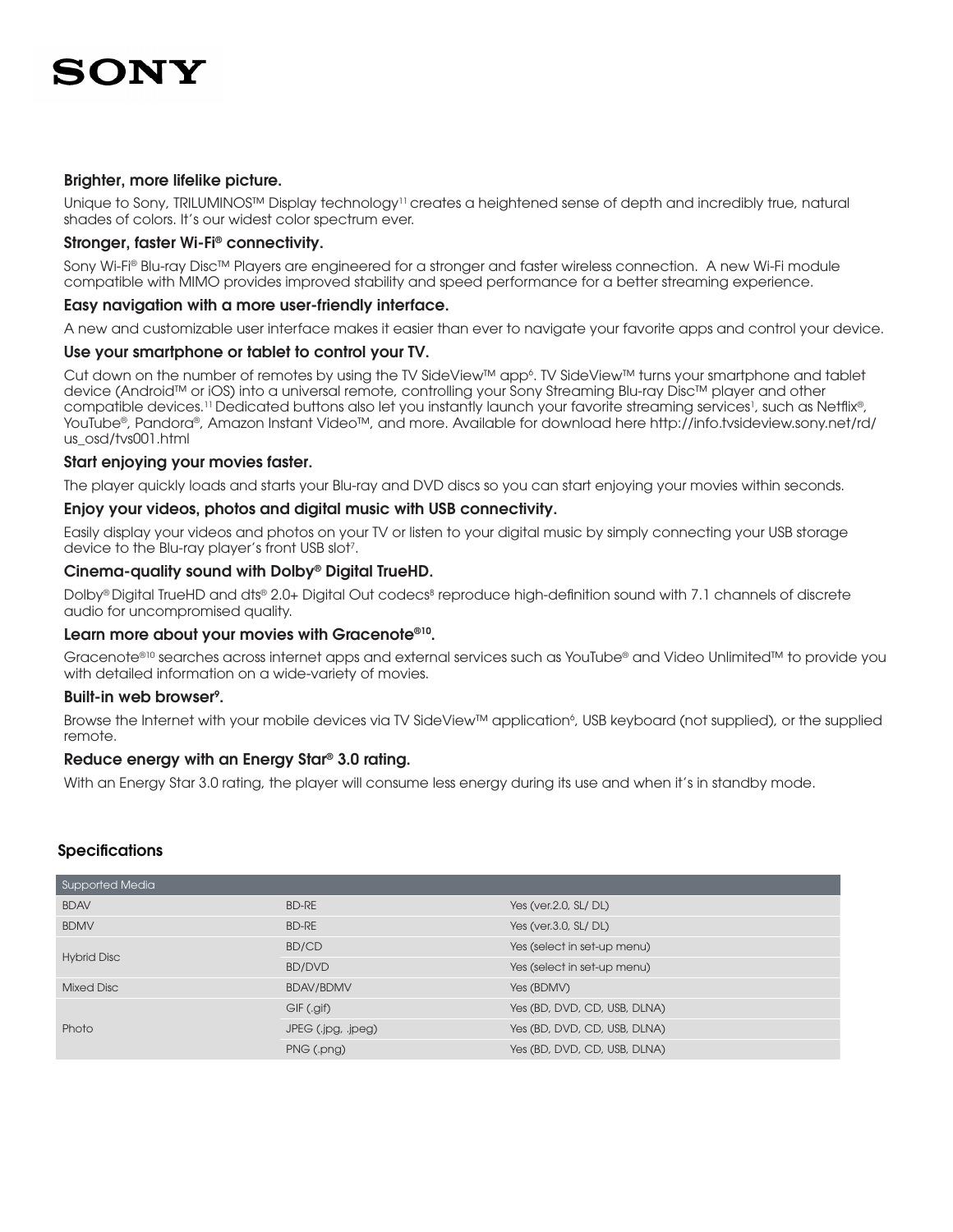|                        | <b>AVCHD Disc Format Folder</b>                      | Yes (BD, DVD, CD, USB, DLNA) |
|------------------------|------------------------------------------------------|------------------------------|
|                        | MPEG-1 Video/PS (.mpg .mpeg, .m2ts,<br>.mts)         | Yes (BD, DVD, CD, USB, DLNA) |
| Video                  | MPEG-2 Video/PS, TS ( .mpg.mpeg,<br>.m2ts, .mts)     | Yes (BD, DVD, CD, USB, DLNA) |
|                        | MPEG-4 AVC (.mkv, .mp4, .m4v, .m2ts,<br>.mts)        | Yes (BD, DVD, CD, USB, DLNA) |
|                        | WMV9 (.wmv, .asf, .mkv)                              | Yes (BD, DVD, CD, USB, DLNA) |
| <b>Music</b>           | AAC (.aac, .mka)                                     | Yes (BD, DVD, CD, USB)       |
|                        | $AAC$ (.m4a)                                         | Yes (BD, DVD, CD, USB, DLNA) |
|                        | AIFF (.aiff, .aif)                                   | Yes (BD, DVD, CD, USB)       |
|                        | ALAC (.m4a)                                          | Yes (BD, DVD, CD, USB)       |
| <b>BD-ROM</b>          | BD-Live (Profile2.0)                                 | Yes (Profile 2.0)            |
| <b>BDAV</b>            | <b>BD-R</b>                                          | Yes (ver.1.0, SL/DL)         |
| <b>BDMV</b>            | <b>BD-R</b>                                          | Yes (ver.2.0, SL/DL)         |
| <b>BD-ROM</b>          | <b>BD-ROM (SL/DL)</b>                                | Yes (SL/DL)                  |
|                        | Bonus View (Profile1.1)                              | Yes (Profile 1.1)            |
| CD                     | CD (CD-DA)                                           | Yes                          |
|                        | CD-R/-RW                                             | Yes                          |
| Music                  | Dolby Digital (.ac3, .mka)                           | Yes (BD, DVD, CD, USB)       |
|                        | DSD - DSDIFF/DSC (.dff, .dsf)                        | Yes (BD, DVD, CD, USB)       |
|                        | DVD Camcorder 8cm DVD                                | 8cm DVD-R/-RW<br>8cm DVD+RW  |
|                        | $DVD+R$                                              | Yes                          |
|                        | DVD+R Double Layer                                   | Yes                          |
|                        | DVD+RW                                               | Yes                          |
|                        | DVD-R                                                | Video<br>VR (w/o CPRM)       |
| <b>Supported Media</b> | <b>DVD-R Dual Layer</b>                              | Video<br>VR (w/o CPRM)       |
|                        | DVD-RW                                               | Video<br>VR (w/o CPRM)       |
|                        | <b>DVD-Video</b>                                     | Yes                          |
|                        | External HDD (Read/Write/Copy/Move)                  | Yes (Read)                   |
|                        | File System                                          | FAT32 / NTFS / exFAT         |
| <b>Music</b>           | FLAC (.flac, .fla)                                   | Yes (BD, DVD, CD, USB)       |
| <b>Hybrid Disc</b>     | HDDVD/DVD                                            | Yes (DVD part only)          |
|                        | HE-AACv1/v2                                          | Yes (BD, DVD, CD, USB, DLNA) |
| <b>Music</b>           | LPCM (.mka)                                          | Yes (BD, DVD, CD, USB)       |
|                        | LPCM (.wav)                                          | Yes (BD, DVD, CD, USB, DLNA) |
|                        | Monkey's Audio                                       | Yes (BD, DVD, CD, USB)       |
| Video                  |                                                      |                              |
|                        | Motion JPEG (.mov, .avi)                             | Yes (BD, DVD, CD, USB)       |
|                        | MP3 (.mka)                                           | Yes (BD, DVD, CD, USB)       |
| <b>Music</b>           | MP3 (.mp3)                                           | Yes (BD, DVD, CD, USB, DLNA) |
| Video                  | MPEG-4/AVC (.mov, 3gp, .3g2, .3gpp,<br>.3gpp2, .flv) | Yes (BD, DVD, CD, USB)       |
| Photo                  | MPO MPF 3D (.mpo)                                    | Yes (BD, DVD, CD, USB)       |
| $\mathsf{CD}$          | SA-CD (SA-CD/CD)                                     | Yes                          |
|                        | Stereoscopic 3D (profile 5)                          | Yes                          |
| <b>Supported Media</b> | <b>USB Memory</b><br>VC1 (.m2ts, .mts, .mkv)         | Yes                          |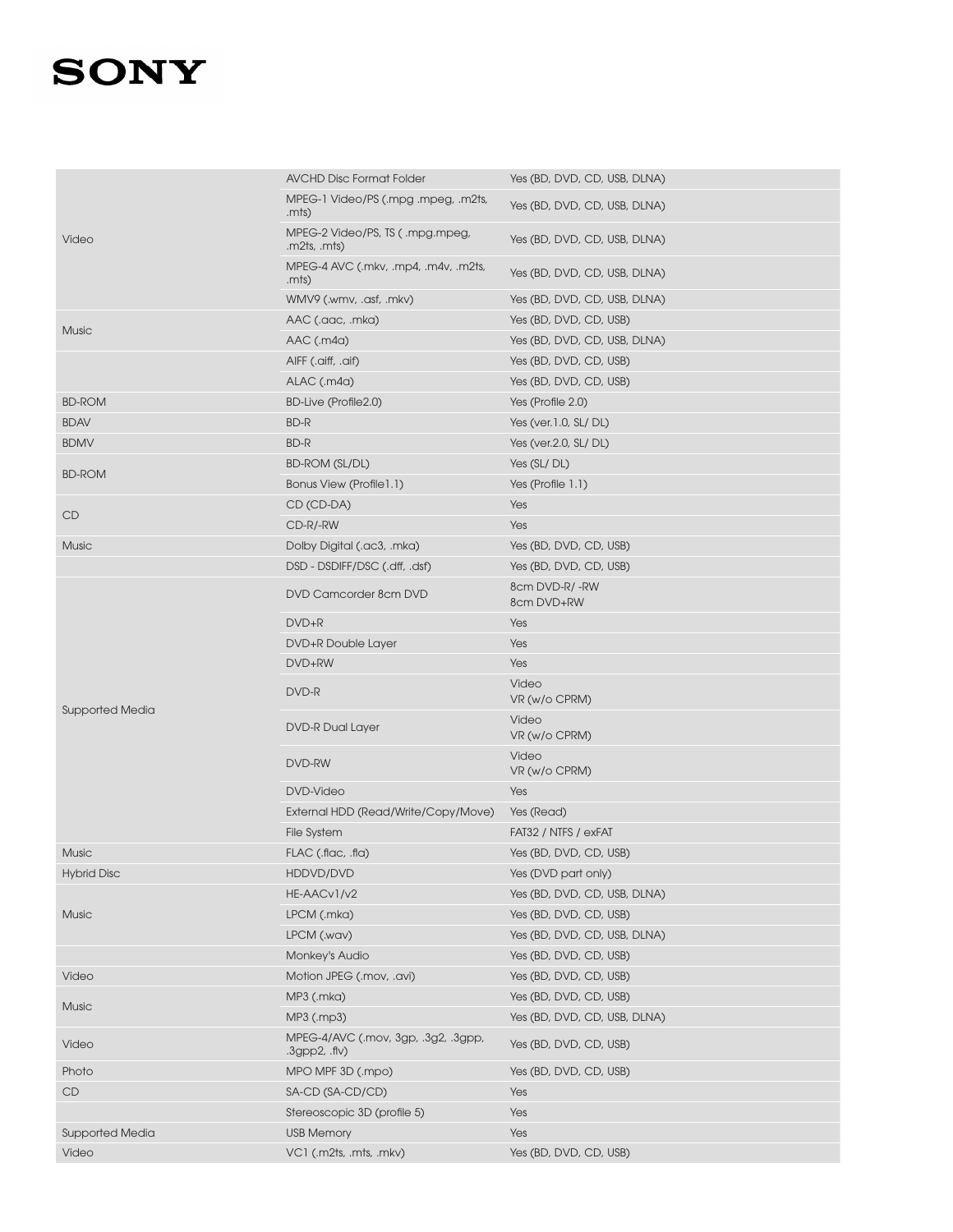|                               | Vorbis                           | Yes (BD, DVD, CD, USB)           |
|-------------------------------|----------------------------------|----------------------------------|
|                               | WMA10 Pro                        | Yes (BD, DVD, CD, USB)           |
| Music                         | WMA9 Standard (.wma)             | Yes (BD, DVD, CD, USB, DLNA)     |
| Video                         | <b>XVID</b>                      | Yes (BD, DVD, CD, USB, DLNA)     |
| 3D                            |                                  |                                  |
|                               | <b>BD-ROM</b>                    | Yes                              |
| 3D                            | Photo                            | Yes                              |
|                               | Streaming                        | Yes                              |
|                               | Video (from camcorder)           | Yes                              |
| <b>Disc Playback Features</b> |                                  |                                  |
| Repeat                        | All                              | Yes                              |
|                               | Chapter                          | Yes                              |
|                               | Play/Stop/Pause                  | Yes                              |
|                               | PREV/NEXT                        | Yes                              |
| <b>Disc Player</b>            | <b>REV/FWD</b>                   | Yes                              |
|                               | Slow Playback (FWD/REV)          | Yes                              |
|                               | STEP Playback (FWD/REV)          | Yes                              |
| Repeat                        | Title                            | Yes                              |
|                               | <b>Track</b>                     | Yes                              |
| Power                         |                                  |                                  |
|                               |                                  |                                  |
|                               | Power Consumption (in Operation) | <b>12W</b>                       |
| Power                         | Power Consumption (in Standby)   | 0.45W                            |
| <b>Convenience Features</b>   |                                  |                                  |
|                               | <b>Bit Rate Indicator</b>        | Yes (Video, Audio, BIV)          |
|                               | <b>IPCC</b>                      | Yes                              |
|                               | <b>Parental Control</b>          | Yes                              |
| <b>Convenience Features</b>   | <b>Screen Saver</b>              | Yes                              |
|                               | <b>USB Keyboard</b>              | Yes (101 only)                   |
|                               | Auto Power Off (Auto Stand-by)   | Yes                              |
| List with Thumbnail           | <b>BD/DVD/CD</b>                 | Photo Only                       |
| <b>Convenience Features</b>   | DEMO mode - Tray Lock            | Yes                              |
| 2nd Display (Media Remote)    | Device                           | Yes (iPhone, Android, PC)        |
|                               | <b>DLNA</b>                      | Photo Only                       |
| List with Thumbnail           | <b>HDD</b>                       | Photo Only                       |
|                               | <b>History Indication</b>        | Yes                              |
|                               |                                  | English<br>Spanish               |
| <b>Convenience Features</b>   | Multiple Language Display        | French                           |
|                               | New UI                           | Portuguese<br>Yes (2015 version) |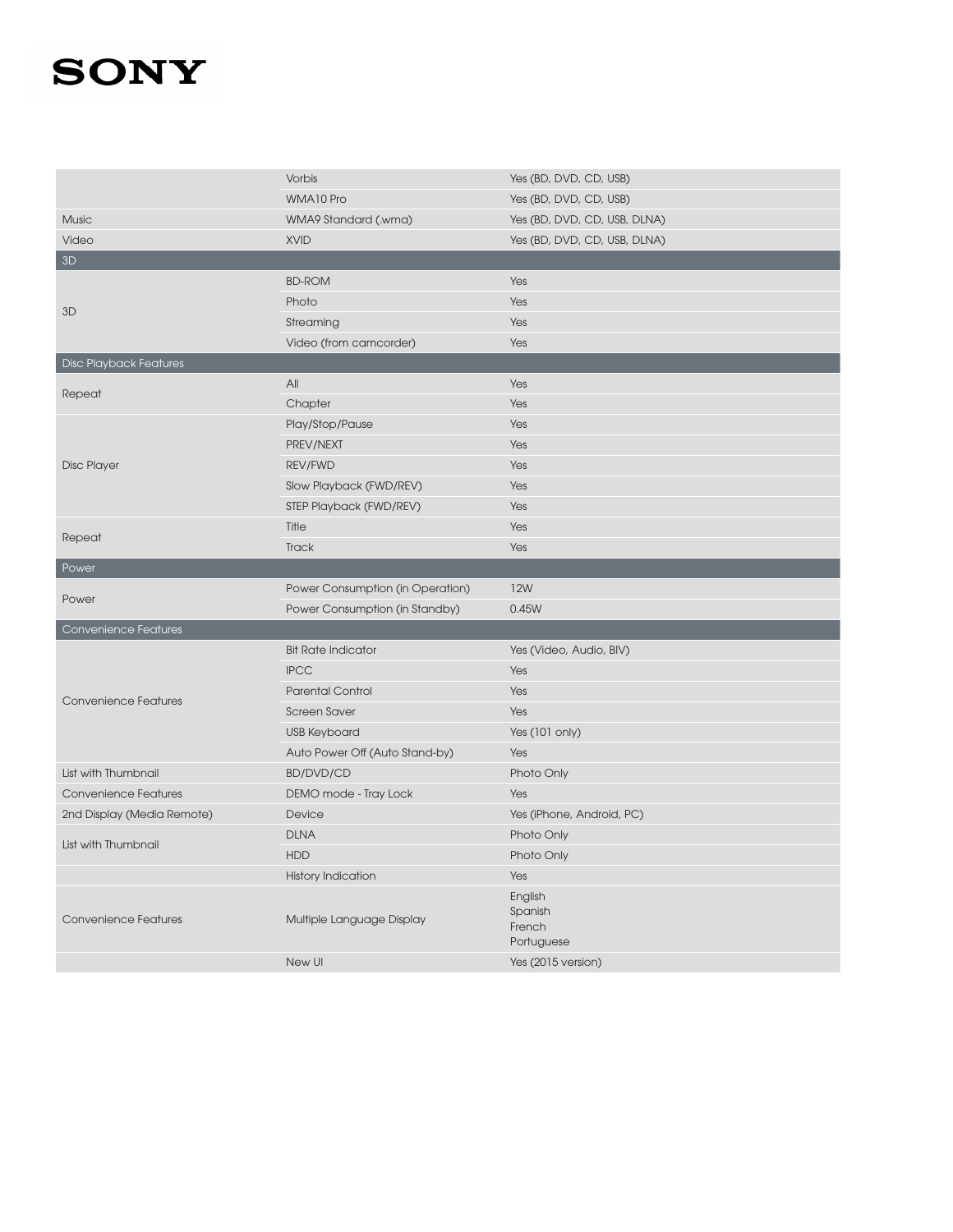| <b>Convenience Features</b>                           | Software Keyboard                            | English<br>Norwegian<br>Finnish<br>Greek<br>Dutch<br>Portuguese<br>Swedish<br>Danish<br>Russian<br>Polish<br>French<br>German<br>Italian<br>Spanish |
|-------------------------------------------------------|----------------------------------------------|-----------------------------------------------------------------------------------------------------------------------------------------------------|
| Software Keyboard                                     | Style                                        | Qwerty<br>Qwertz                                                                                                                                    |
| 2nd Display (Media Remote)                            | <b>TV SideView</b>                           | Yes                                                                                                                                                 |
| List with Thumbnail                                   | <b>USB</b>                                   | Photo Only                                                                                                                                          |
| <b>Video Features</b>                                 |                                              |                                                                                                                                                     |
| Noise Reduction                                       | <b>BNR</b>                                   | Yes                                                                                                                                                 |
|                                                       | <b>Brightness</b>                            | Yes                                                                                                                                                 |
|                                                       | Clear Black                                  | Yes                                                                                                                                                 |
| Picture Parameter Adjustment(s)                       | Color                                        | Yes                                                                                                                                                 |
|                                                       | Contrast                                     | Yes                                                                                                                                                 |
|                                                       | Contrast Remaster                            | Yes                                                                                                                                                 |
| <b>Video Features</b>                                 | Deep Color                                   | Yes (16bit)                                                                                                                                         |
| <b>Noise Reduction</b>                                | <b>FNR</b>                                   | Yes                                                                                                                                                 |
| Picture Parameter Adjustment(s)                       | Hue                                          | Yes                                                                                                                                                 |
| <b>Video Features</b>                                 | <b>IP Content Noise Reduction</b>            | Yes (Pro)                                                                                                                                           |
| <b>Noise Reduction</b>                                | <b>MNR</b>                                   | Yes                                                                                                                                                 |
|                                                       | Preset Picture mode Cinema tuned             | Yes (Direct/ Brighter room/ Theater Room/ Auto/ Custom 1/<br>Custom 2)                                                                              |
| <b>Video Features</b>                                 | <b>SBMV (CREAS)</b>                          | Yes                                                                                                                                                 |
|                                                       | Simulated 3D                                 | Yes                                                                                                                                                 |
|                                                       | Smoothing                                    | Yes                                                                                                                                                 |
| Picture Parameter Adjustment(s)                       | <b>Super Resolution</b>                      | Yes                                                                                                                                                 |
| <b>Video Features</b>                                 | Super Scaler (Precision CinemaHD<br>upscale) | Yes                                                                                                                                                 |
| Picture Parameter Adjustment(s)                       | <b>Text Remaster</b>                         | Yes                                                                                                                                                 |
| Video                                                 |                                              |                                                                                                                                                     |
| <b>DVD</b>                                            | DVD 24p output                               | Yes                                                                                                                                                 |
|                                                       | HD (24Hz) (24p True Cinema)                  | Yes                                                                                                                                                 |
| <b>BD</b>                                             | <b>HD (60Hz)</b>                             | Yes                                                                                                                                                 |
|                                                       | HD 24Hz to 60Hz conversion                   | Yes                                                                                                                                                 |
| Video Output - BD-ROM                                 | <b>HDMI</b>                                  | Yes (480i/ 480p/ 720p/ 1080i/ 1080p (60Hz))<br>Yes (1080p (24Hz))                                                                                   |
| Video Output - Photo Upscaling                        | <b>HDMI</b>                                  | Yes (4K (24Hz))                                                                                                                                     |
| Video Output - DVD Upscaling                          | <b>HDMI</b>                                  | Yes (720p/ 1080i/ 1080p)<br>Yes (1080p (24Hz))                                                                                                      |
| <b>DVD</b>                                            | <b>HDMI</b>                                  | Yes (480i/ 480p/ 720p/ 1080i/ 1080p (60Hz))                                                                                                         |
| Video Output - BD Upscaling                           | <b>HDMI</b>                                  | Yes (4K (24Hz))                                                                                                                                     |
| Video Output - DVD R/RW BD R/RE non<br>copy protected | <b>HDMI</b>                                  | Yes (480i/ 480p/ 720p/ 1080i/ 1080p (60Hz))                                                                                                         |
| <b>DVD</b>                                            | NTSC/PAL (60Hz/50Hz)                         | Yes (NTSC only)                                                                                                                                     |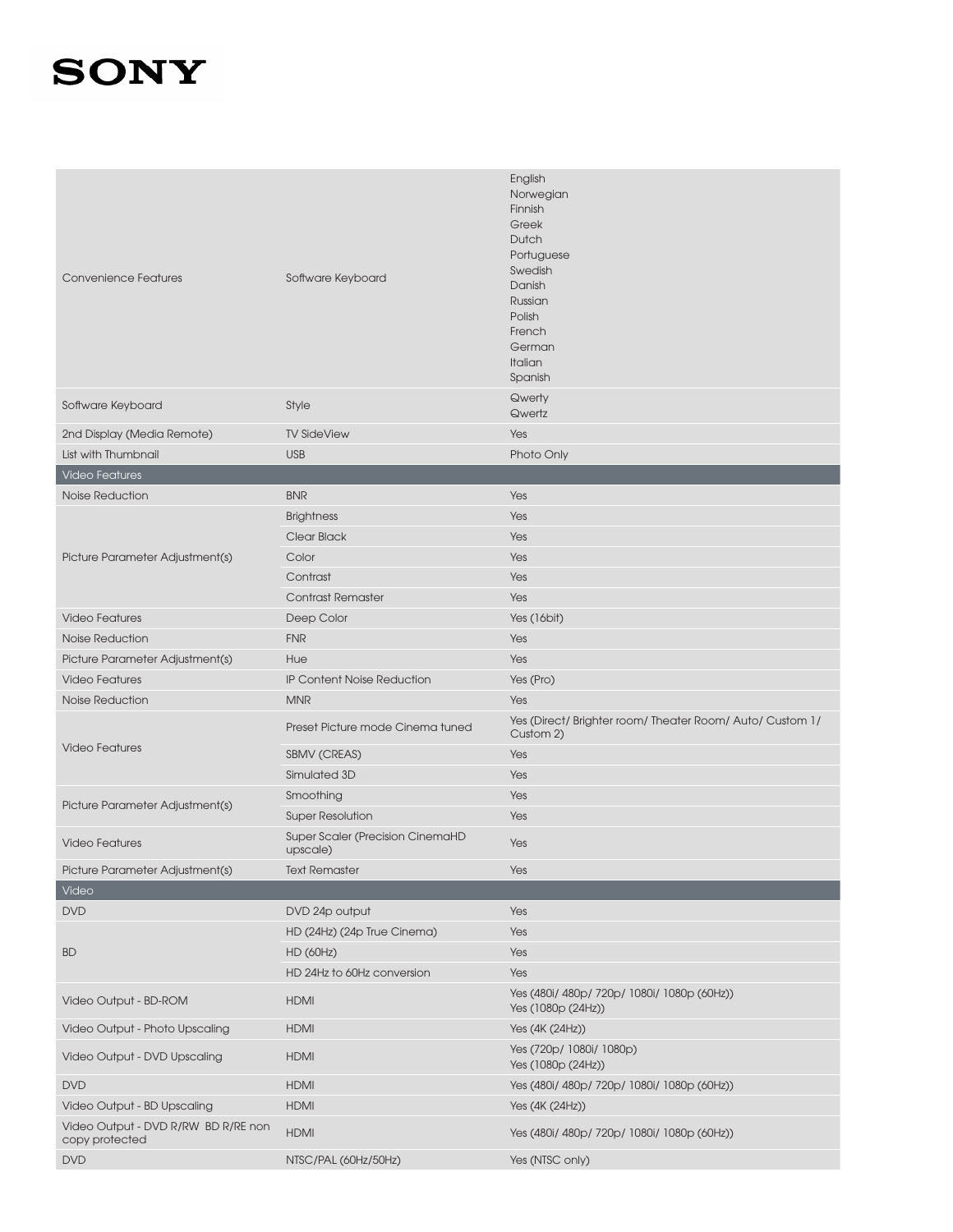| <b>BD</b>                           | SD (60Hz)                                                   | Yes                              |
|-------------------------------------|-------------------------------------------------------------|----------------------------------|
| <b>DVD</b>                          | <b>TV Type Default Setting</b>                              | 16:9                             |
| General                             |                                                             |                                  |
|                                     | Network                                                     | Yes                              |
| <b>FW Update</b>                    | <b>USB</b>                                                  | Yes                              |
| <b>General Features</b>             |                                                             |                                  |
|                                     | Boot time (Quick Start Mode)                                | Yes (Super Quick Start Mode)     |
|                                     | <b>Disc Drive</b>                                           | Yes (Precision Drive HD)         |
|                                     | Region Code (BD)                                            | A                                |
| <b>General Features</b>             | Region Code (DVD)                                           | $\overline{1}$                   |
|                                     | <b>Startup Screen</b>                                       | Yes                              |
|                                     | <b>TV System Default Setting</b>                            | 60Hz                             |
| Inputs and Outputs                  |                                                             |                                  |
|                                     | HDMI Output(s)                                              | 1 (Rear)                         |
|                                     | USB Input(s)                                                | 1 (Front)                        |
| Inputs and Outputs                  | Coaxial Audio Output(s)                                     | 1 (Rear)                         |
|                                     | <b>Ethernet Connection(s)</b>                               | 1 (Rear)                         |
| <b>Audio Features</b>               |                                                             |                                  |
|                                     | AV Sync                                                     | Yes                              |
| Decodability                        | <b>Digital Music Enhancer</b>                               | Yes                              |
| Coaxial, Optical                    | Dolby Digital bit-stream out                                | Yes                              |
| <b>HDMI Audio Out</b>               | Dolby TrueHD bit-stream out                                 | Yes                              |
|                                     | Dolby <sup>®</sup>                                          | Dolby True HD decoding (2Ch)     |
| Decodability                        | <b>DRC</b>                                                  | Yes                              |
|                                     | DSD output                                                  | Yes                              |
| <b>HDMI Audio Out</b>               | DSD to LPCM conversion out                                  | Yes (176.4kHz/ 88.2kHz/ 44.1kHz) |
| Decodability                        | dts                                                         | DTS decoding (2ch)               |
| Coaxial, Optical                    | DTS bit-stream out                                          | Yes                              |
|                                     | DTS HD Master Audio bit-stream out                          | Yes                              |
| <b>HDMI Audio Out</b>               | LPCM 2ch out                                                | Yes (192kHz/ 96kHz/ 48kHz)       |
| Coaxial, Optical                    | LPCM 2ch(-48kHz/-24bit(16bit for<br>encrypted content)) Out | Yes                              |
|                                     | LPCM 6ch (5.1) out                                          | Yes (192kHz/ 96kHz/ 48kHz)       |
| <b>HDMI Audio Out</b>               | LPCM 8ch $(7.1)$ out                                        | Yes (96kHz/ 48kHz)               |
|                                     | Re-enc from DTS to Dolby Digital(5.1ch)                     | Yes                              |
| Decodability                        | Sound Bar Mode                                              | Yes                              |
| <b>Convenience Features</b>         |                                                             |                                  |
|                                     | <b>BRAVIA®</b> Sync™                                        | Yes                              |
| <b>Convenience Features</b>         | <b>Easy Setup</b>                                           | Yes                              |
|                                     | Child Lock                                                  | Yes                              |
| Network Features/SEN                |                                                             |                                  |
|                                     | <b>DMR</b> (Dgital Media Renderer)                          | Yes (Video, Audio, Photo)        |
| <b>Home Network</b>                 | <b>DMP (Digital Media Player)</b>                           | Yes (Video, Audio, Photo)        |
| Sony Entertainment Network          | 3D Streaming                                                | Yes                              |
| <b>Home Network</b>                 | <b>Contents Throw</b>                                       | Yes (Video, Audio, Photo)        |
| Entertainment DB Browser (Gracenote | Cover Art                                                   | Yes                              |
| etc.)                               | <b>History Browse</b>                                       | Yes                              |
|                                     | Home (Default)                                              | Yes                              |